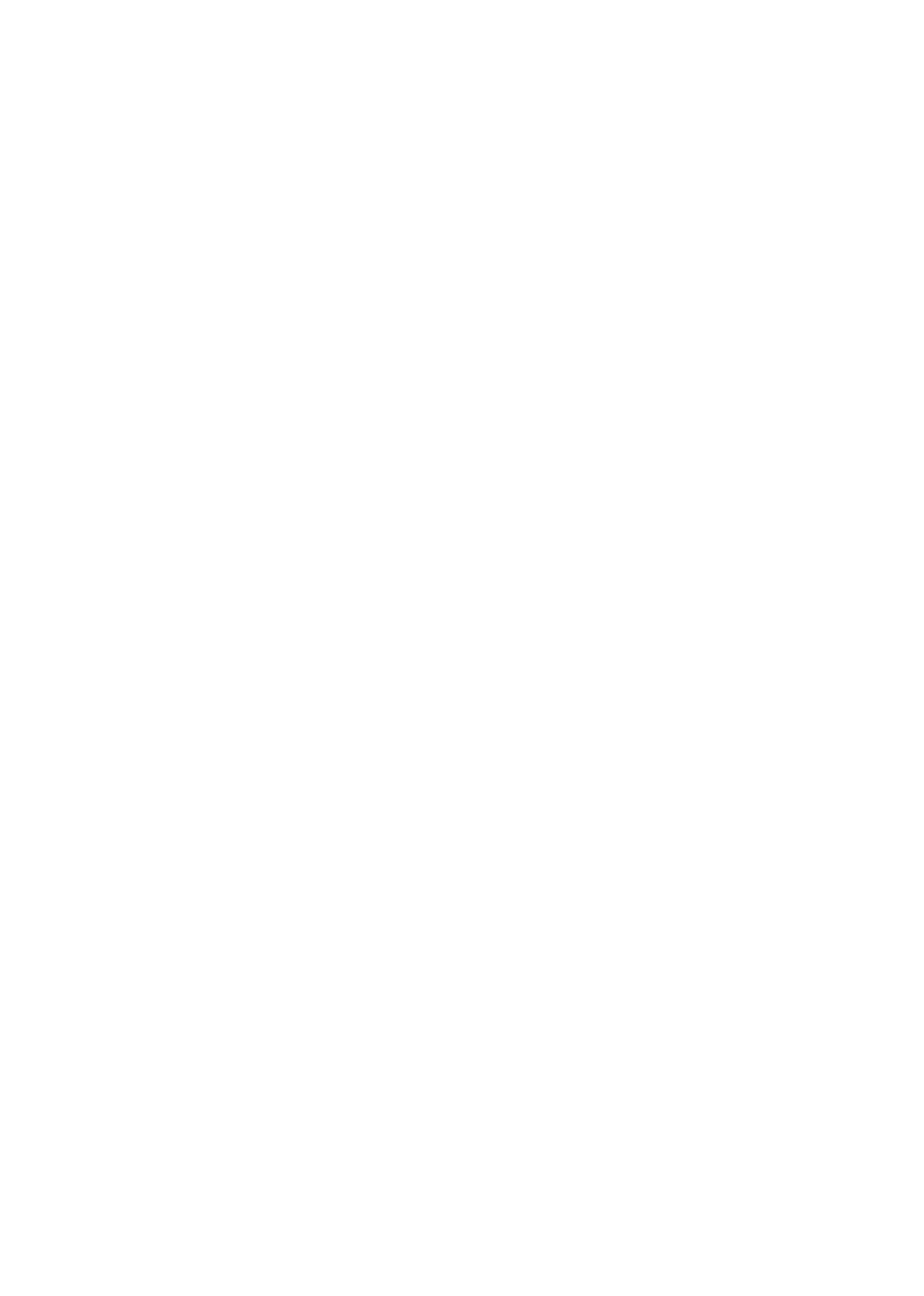### **EINSTEIN Unter den Linden**

Das Restaurant und Kaffeehaus EINSTEIN Unter den Linden wurde 1996 von Gerald Uhlig gegründet. Mit Respekt vor dem ursprünglichen Charme des Hauses wurde das Interieur behutsam renoviert und mit dezenten Rauchglasspiegeln versehen. Von früh bis spät besuchen neue und Ur-Berliner, Politiker, Journalisten, Touristen und Flaneure das Einstein Unter den Linden, um eines der besten Wiener Schnitzel der Stadt zu bekommen.

Seit 2016 steht Siegfried Danler als Küchendirektor am Herd und verantwortet die exzellente Qualität und die ideenreiche Handschrift der Küche. Zuletzt als Küchenchef im Stern prämierten Pauly Saal war Danler davor lange Zeit Chef de Cuisine im Hamburger Le Canard. Als gebürtiger Österreicher sorgt er mit seiner bodenständigen, alpin-österreichischen Art für die Grundlage der Küche. Mit seinem Faible für ausgefeiltes Handwerk, für sachte modernisierte, ältere Arten des Garens wie das Schmoren, ebenso für das Einwecken und Fermentieren, verbunden mit der südländischen Idee des Puristisch-Klaren, gepaart mit Einflüssen der klassischen Wiener Küche setzt er die kulinarische Ausrichtung des EINSTEIN's fort.

EINSTEIN Unter den Linden; founded in 1996 by Gerald Uhlig. With respect for the original charm of the house, the interior was carefully renovated and decorated with subtle smoked glass mirrors. From early to late, new and original Berliners, politicians, journalists, tourists and flaneurs visit Einstein Unter den Linden to get one of the best Viennese schnitzel in the city.

Siegfried Danler has been the kitchen director since 2016 and is responsible for the excellent quality and imaginative style of the kitchen. Most recently, the award-winning chef at the Stern Pauly Saal, Danler was previously Chef de Cuisine at Hamburg's Le Canard. As a native Austrian, he provides the basis of the kitchen with his down-to-earth, Alpine-Austrian style. With his soft spot for sophisticated craftsmanship, for gently modernized, older ways of cooking and braising, as well as for waking up and fermenting, combined with the southern idea of puristic clarity, coupled with influences of classic Viennese cuisine, he sets the culinary focus of EINSTEIN.

### WIR WÜNSCHEN VIEL VERGNÜGEN!

#### ENJOY YOUR STAY WITH US!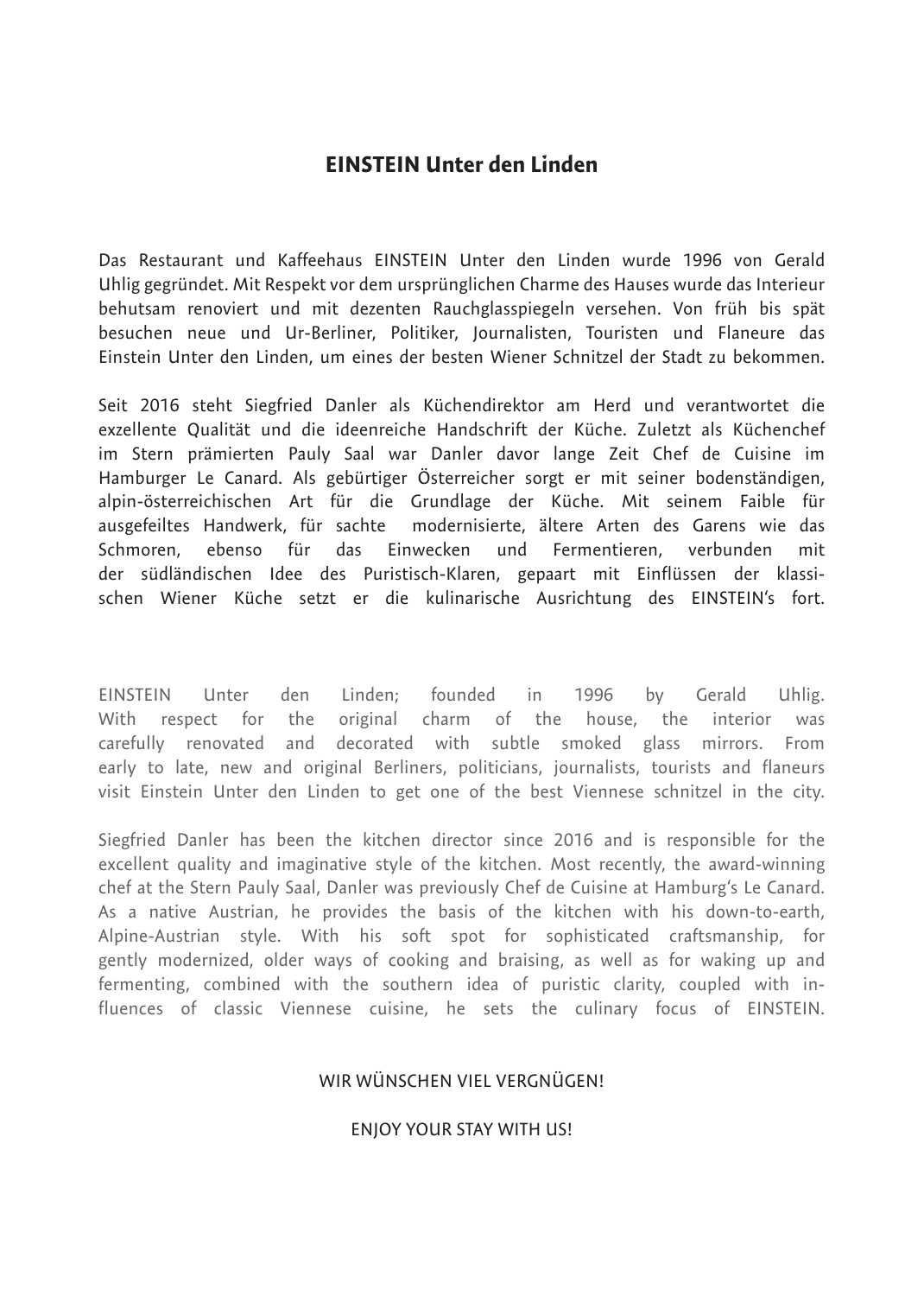### **Frühstück** Breakfast

#### **Brot und Gebäck** | Bread and pastries

| Croissant<br>Croissant                                                                       | 3,00 |
|----------------------------------------------------------------------------------------------|------|
| Pain au chocolat<br>Pain au chocolat                                                         | 3,50 |
| Mandelcroissant<br>Almond croissant                                                          | 3,50 |
| In Begleitung von Speisen:<br>Accompaniment to the food:                                     |      |
| Brotkorb oder glutenfreies Brot mit Butter<br>Bread basket or gluten free bread and butter   | 4.50 |
| <b>SÜSS UND VEGETARISCH</b>                                                                  |      |
| SWEET AND VEGETARIAN                                                                         |      |
| Porridge mit Rohrzucker und Vollmilch<br>Porridge with cane sugar and whole milk             | 9,50 |
| Porridge mit Ahornsirup und Vollmilch<br>Porridge with maple syrup and whole milk            | 9,50 |
| Porridge mit Saisonfrüchten und Vollmilch<br>Porridge with seasonal fruit and whole milk     | 9.50 |
| Birchermüsli mit frischen Früchten<br>Bircher muesli with fresh fruit                        | 9,50 |
| <b>Frische Früchte</b><br>Portion of fresh fruit                                             | 9,50 |
| Frische Früchte mit Naturjoghurt<br>oder Magerquark<br>Fresh fruits with yoghurt<br>or quark | 9,50 |
|                                                                                              |      |

### **Eierspeisen** | Egg dishes

| <b>Gekochtes Ei</b><br>soft or hard boiled egg                                                                                                            | 3,00                             |
|-----------------------------------------------------------------------------------------------------------------------------------------------------------|----------------------------------|
| 2 Spiegeleier Solo<br>2 fried eggs                                                                                                                        | 7,00                             |
| 2 Spiegeleier auf Buttertoast<br>2 fried eggs on butter toast                                                                                             | 9,00                             |
| 2 Spiegeleier mit Schinken oder Speck<br>2 fried eggs with ham or bacon                                                                                   | 10,00                            |
| Rührei Natur oder mit Kräutern<br>Scrambled eggs plain or with fresh herbs                                                                                | 9,00                             |
| wahlweise   optional:<br>mit knusprigem Speck   with crispy bacon<br>mit frischen Lachsmedaillons   with fresh salmon<br>mit gebeiztem Lachs   with salom | 12,00<br>12,00<br>12,00          |
| Omelette Natur oder mit Kräutern<br>Omlette plain or with fresh herbs                                                                                     | 9,00                             |
|                                                                                                                                                           | 12,00                            |
| <b>Eggs Benedict</b><br>zwei pochierte Eier<br>mit Sauce Hollandaise auf Butter Brioche<br>two pached eggs<br>with Sauce Hollandaise on butter brioche    |                                  |
| wahlweise   optional:<br>mit Hinterschinken   with ham<br>mit Blattspinat   with spinach<br>mit Lachs   with salmon<br>mit Avocado   with avocado         | 15,00<br>15,00<br>15,00<br>15,00 |
| 2 Eier im Glas mit Forellenkaviar<br>2 soft boiled eggs with trout caviar served in a glass                                                               | 10,00                            |

**mit Kartoffeln, Speck und Zwiebeln** with potatoes, bacon and onions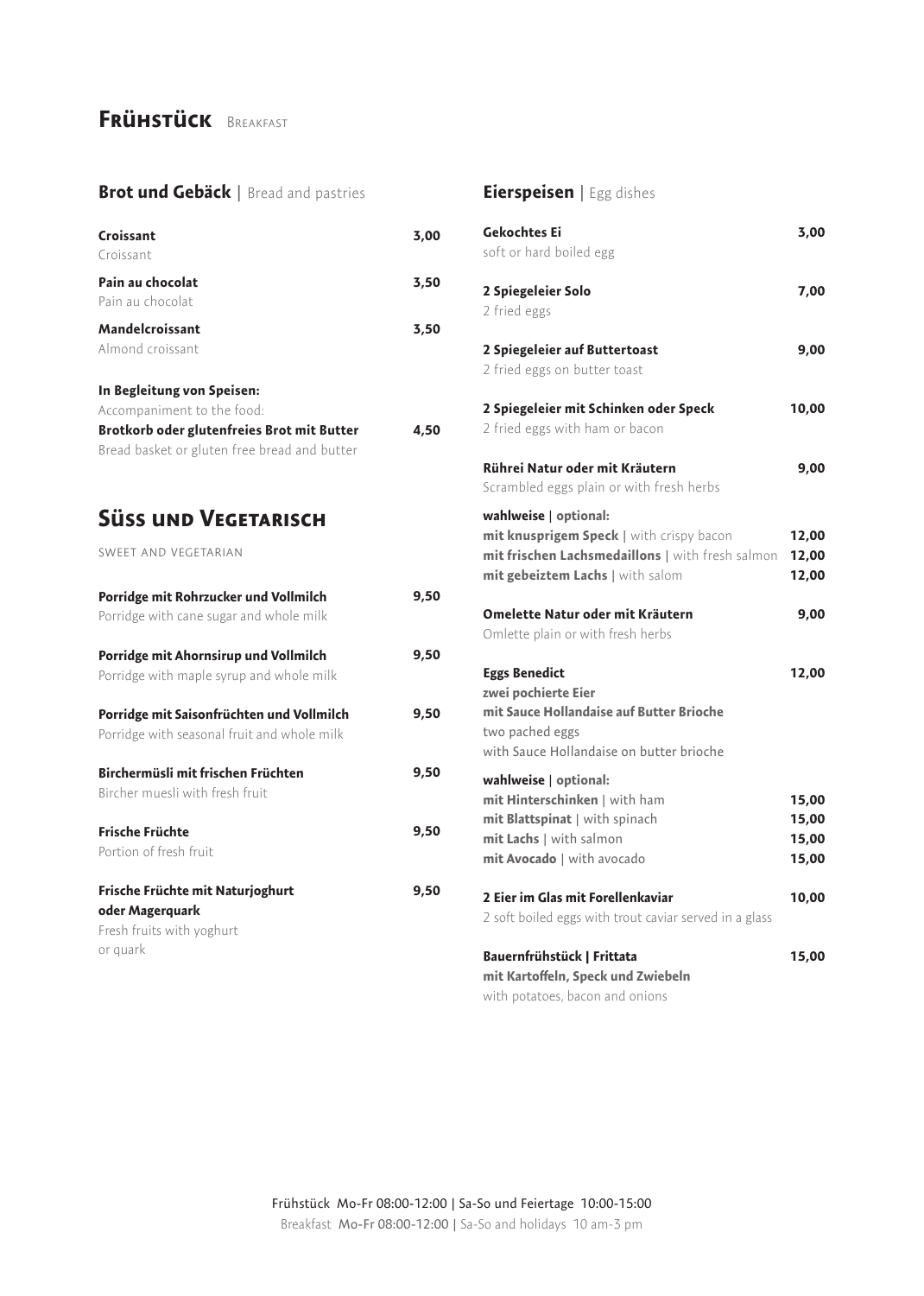#### **Kollektion** | Collection

| Pariser Frühstück<br>Croissant, Brioche, Baguette, Marmelade, Butter<br>Croissant, brioche, baguette, jam, butter                                                                                                                              | 9,00  | EINSTEIN Sonntagsfrühstück<br>auf der Etagere   on the etagere                                                                                                                                                                                                                                                                                                              | 19,00<br>eine Person<br>zwei Personen 35,00 |
|------------------------------------------------------------------------------------------------------------------------------------------------------------------------------------------------------------------------------------------------|-------|-----------------------------------------------------------------------------------------------------------------------------------------------------------------------------------------------------------------------------------------------------------------------------------------------------------------------------------------------------------------------------|---------------------------------------------|
| Wiener Frühstück<br>2 Eier im Glas mit Schnittlauch, Brotkorb<br>und hausgemachter Marillenmarmelade<br>2 soft boiled eggs with chives served in a<br>glass, bread basket and housemade apricot jam                                            | 11,00 | Große Auswahl an Fleisch- und Käsespezialitäten,<br>gebeizter Lachs, Kren, gekochtes Ei, Naturjogurt<br>mit frischem Obst, Beeren und Ahornsirup,<br>Croissant und Brötchen, Marmelade und Honig<br>Grand selection of cold cuts and cheeses, graved salmon,<br>kren, soft boiled egg, yogurt with fresh fruit, berries and<br>maple syrup, croissant, bread, jam and honey |                                             |
| Sylter Frühstück<br>Crevetten, gebeizter Lachs mit Meerrettich,<br>geräucherter Heilbutt, Kren und Zitrone,<br>Butter und Brotkorb<br>shrimps, graved salmon with horseradish,<br>smoked halibut, radish and lemon,<br>butter and bread basket | 19,00 | <b>EINSTEIN Frühstück</b><br>Käse, Schinken, hausgemachte Marmelade,<br>Butter und Brotkorb<br>Cheese, ham, housemade jam, butter and bread basket                                                                                                                                                                                                                          | 13,00                                       |

#### **Champagner Brunch für 2 Personen | for 2 persons**

0,75 l Champagner Taittinger Brut Brotkorb, Butter, hausgemachte Marmelade Bread basket, housemade jam

auf der Etagere | on the etagere

cremiges-Kräuter-Rührei, hausgebeizter Lachs und Avocado, Wiener Beinschinken, Fenchelsalami, original Emmentaler, Liptauer, süße Überraschung aus der Patisserie

Scrambled eggs with fresh herbs, graved salmon, avocado, South Tyrolean ham, fennel salami, original Emmentaler, Liptauer, sweet suprise from the EINSTEIN pastry

#### **99,00**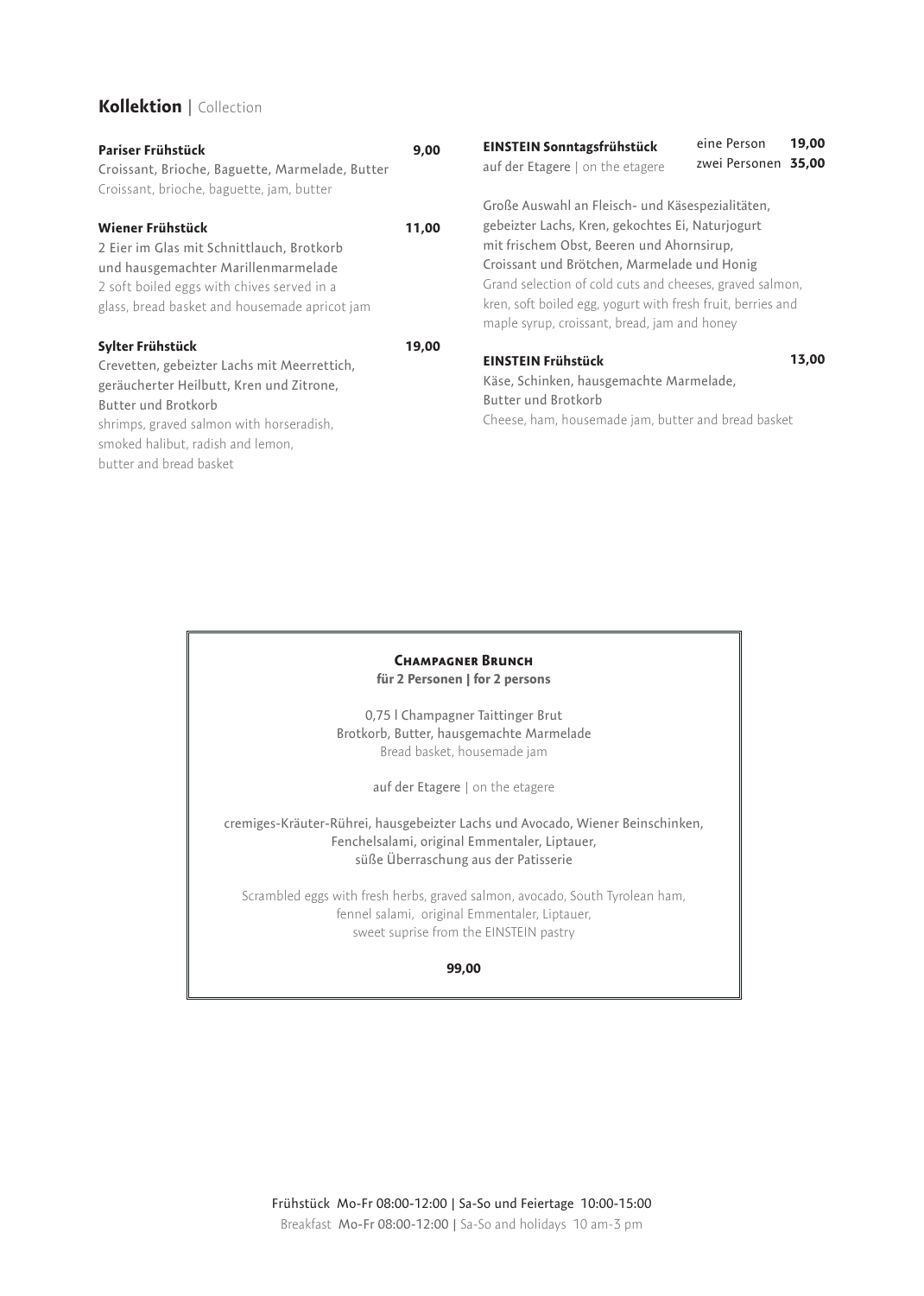### **Danlers Spezialitäten**

Danlers specialties

| Zwei königliche Weißwürste   Two veal sausages<br>mit süßem Senf aus der Metzgerei Einsle in Bodenmais<br>und hausgebackenem Laugengebäck                                                    | 13,00        |
|----------------------------------------------------------------------------------------------------------------------------------------------------------------------------------------------|--------------|
| with sweet mustard from the butcher Einsle in Bavaria and<br>home-baked lye pastries                                                                                                         |              |
| Traditionsgemäß servieren wir die königliche Speise<br>täglich bis 12 Uhr mittags.<br>Traditionally, we serve the royal dish every day until 12 noon.                                        |              |
| Hausgemachter Leberkäse   Housemade meatloaf<br>mit Kartoffelsalat   with potato salad                                                                                                       | 15,00        |
| Hausgemachte Frankfurter Würstel<br>mit Gulaschsaft und Semmel (Fiakergulasch)<br>Housemade frankfurters in goulash jus and a roll                                                           | 13,00        |
| <b>Classic Club Sandwich   Classic Club Sandwich</b><br>Hähnchenbrust, gebratener Speck, Tomaten,<br>Eisbergsalat und Mayonnaise<br>Chicken, bacon, tomatoes, iceberg lettuce and mayonnaise | 15,50        |
| Pommes frites   french fries<br>kleiner Salat   side salad                                                                                                                                   | 6,00<br>6,00 |
| <b>BROTZEIT</b> SANDWICH<br>mit Natursauerteigbrot getoastet   with toasted sourdough bread                                                                                                  |              |
| Körniger Kräuterfrischkäse   Cottage cheese<br>mit Salsa Verde<br>with salsa verde                                                                                                           | 12,00        |
| <b>Avocado</b>   Avocado<br>mit marinierten Ofentomaten<br>with marinated roasted tomatoes                                                                                                   | 12,00        |
| Lachstatar   Salmon tartar<br>von geräuchertem und mariniertem Lachs<br>smoked and marinated salmon                                                                                          | 12,00        |
| Lombardisch Bresaola   Lombadian Breasola<br>mit Olivenöl und Parmesan<br>with olive oil and parmesan                                                                                        | 12,00        |
| <b>Brotzeit Brettl für 2</b><br>Auswahl an Käse und Schinken mit Rettich<br>Selection of cheese and cold cuts with pickled radish                                                            | 29,00        |

### **Bagel**

Bagels aus der Fine Bagel Manufaktur Berlin Bagles by Fine Bagel Manufaktur Berlin

#### **New York Bagel**

Sesam Bagel, gebeiztem Lachs, Tomaten, Eisbergsalat, Frischkäse und Meerrettich Sesame bagel, graved salmon, tomatoes, cream cheese and horseradish

**Eis** | Ice Cream

**Milcheis** | Ice Cream Vanille, Schokolade vanilla, chocolate

**Sorbet** | Sorbet Zitrone, Erdbeer lemon, strawberry

| pro Kugel   per scoop                                   | 3,00 |
|---------------------------------------------------------|------|
| <b>Portion Schlagsahne</b>   whipped cream              | 3,00 |
| <b>Portion frische Früchte   fresh fruits</b>           | 5,00 |
| Caffè Vaniglia / Affogato                               | 8,00 |
| Doppelter Espresso mit Vanille-Eis                      |      |
| Double espresso poured over vanilla ice cream           |      |
| <b>EINSTEIN Eiskaffee</b>   EINSTEIN Iced Coffee        | 8,00 |
| Vanilleeis, Sahne                                       |      |
| Vanilla ice cream, whipped cream                        |      |
| <b>EINSTEIN Eisschokolade   EINSTEIN Iced chocolate</b> | 8,00 |
| Vanilleeis, Sahne                                       |      |
| Vanilla ice cream, whipped cream                        |      |

**12,00**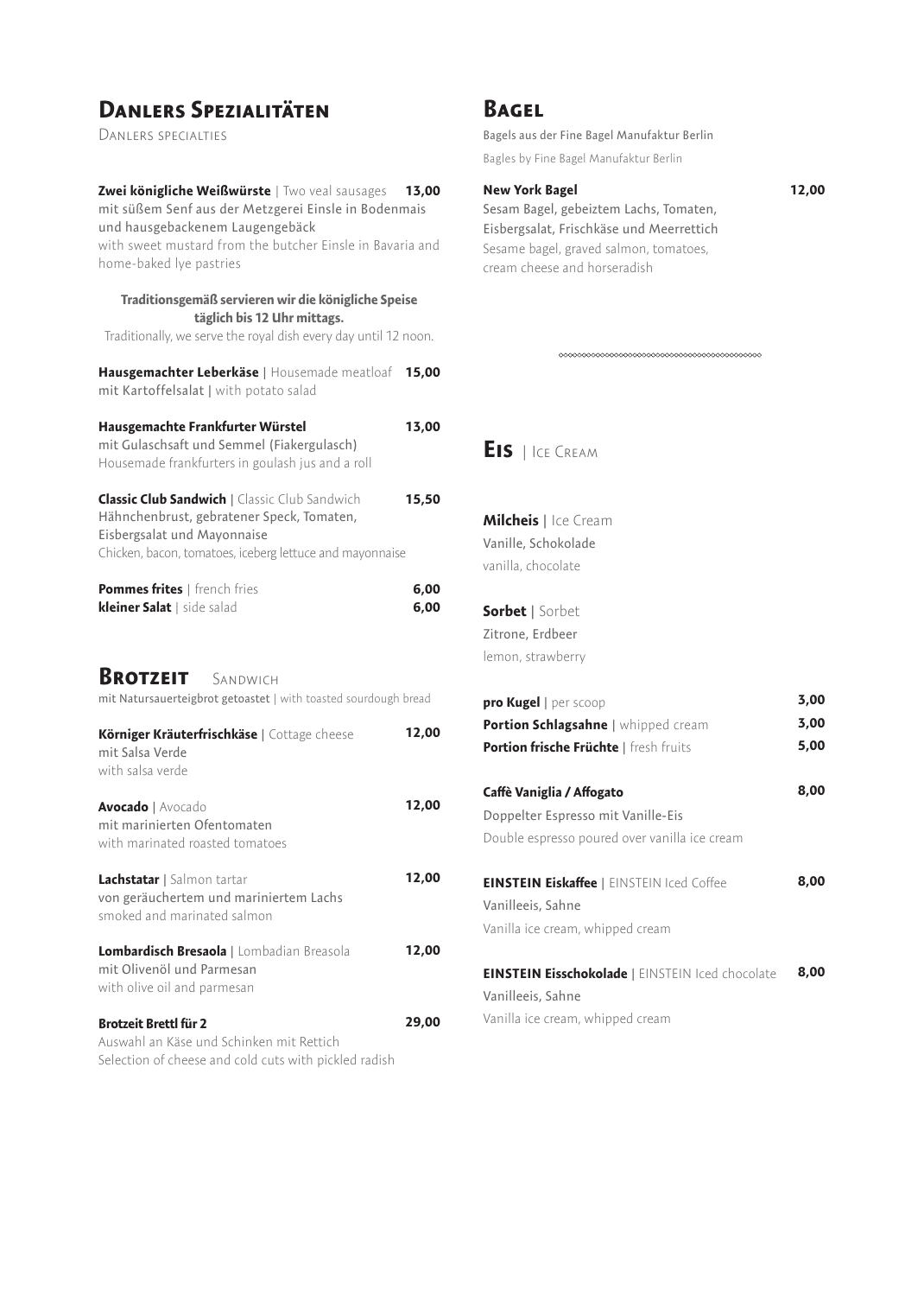#### **Auswahl an Sandwiches Scones** mit Marmelade und clotted cream **Auswahl an Pastries Kännchen ALTHAUS Tee Assorted Sandwiches Scones** with jam and clotted cream **Selection of Pastries Pot of ALTHAUS Tea**

#### **25,00**

#### **Classic Afternoon Tea EINSTEIN Afternoon Tea**

**Classic Afternoon Tea** mit einem Glas Taittinger Prestige Rosé with a glass Taittinger Prestige Rosé

**38,00**

### **EINSTEIN Cream Tea**

**Scones** mit Marmelade und clotted cream with jam and clotted cream **Kännchen ALTHAUS Tee**

> **Pot of ALTHAUS Tea 15,00**

### **Hausgemachte Kuchen & Torten**

Housemade Cakes

| Käsekuchen                                             | 6,00 |                                                                          |
|--------------------------------------------------------|------|--------------------------------------------------------------------------|
| German cheese cake                                     |      |                                                                          |
| Mohnkuchen-glutenfrei-                                 | 6,00 |                                                                          |
| Poppy seed cake -gluten free-                          |      | Unsere Kuchen und Torten kommen                                          |
| Sachertorte                                            | 6,00 | aus der hauseigenen Patisserie.                                          |
| Viennese chocolate cake                                |      | Das Serviceteam informiert Sie gerne<br>über die tagesaktuellen Auswahl. |
| <b>EINSTEIN Apfelstrudel</b>                           | 9,00 |                                                                          |
| mit Vanillesauce, Vanilleeis oder Sahne                |      | All cakes and pastries are handmade                                      |
| EINSTEIN Apple strudle                                 |      | in our EINSTEIN patisserie.                                              |
| with vanilla sauce, vanilla ice cream or whipped cream |      | The service team will be happy to                                        |
| <b>Obsttarte</b>                                       | 6,00 | inform you about the daily selection.                                    |
| Fruit tart                                             |      |                                                                          |
| <b>Portion Schlagsahne</b>                             | 3,00 |                                                                          |
|                                                        |      |                                                                          |

Whipped cream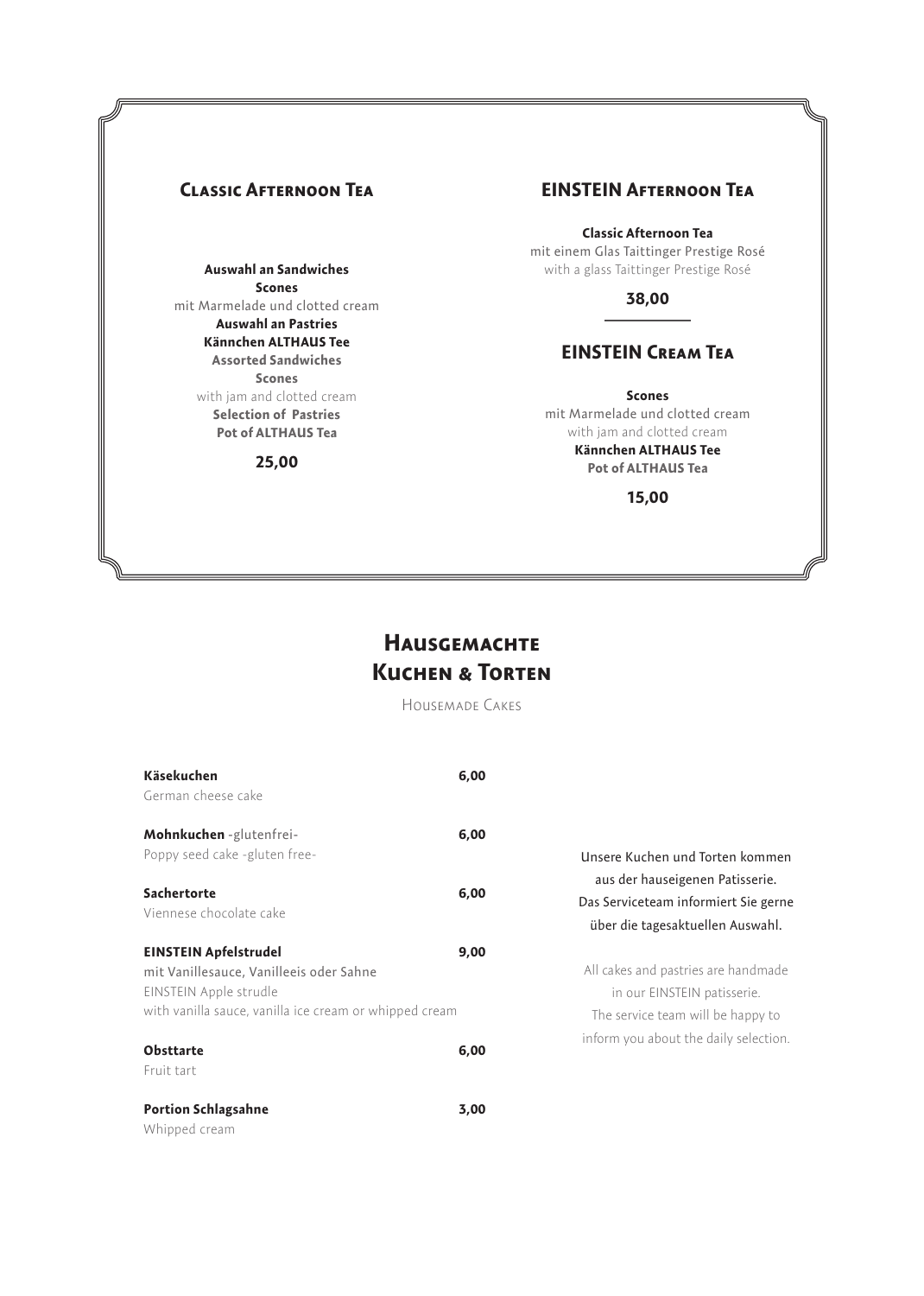#### **Unsere Weinempfehlung**

Our wine recommendation

2019 Weisser Burgunder & Chardonnay WEINGUT KARL H. JOHNER

2014 Ronan by Clinet CHÂTEAU CLINET

Baden, Deutschland

0,1l 8,00 0,375l 28,00 Bordeaux, Frankreich 0,1l 8,00 0,375l 28,00

### **Vorspeisen** Starters

|                                                                                                                                                                                                                                | 12,00 |
|--------------------------------------------------------------------------------------------------------------------------------------------------------------------------------------------------------------------------------|-------|
| Asparagus cream soup with two kinds of asparagus                                                                                                                                                                               |       |
|                                                                                                                                                                                                                                | 12,00 |
| Beef Bouillon with Austrian butter dumplings or asparagus-egg royal                                                                                                                                                            |       |
| Kopfsalatherzen mit mariniertem Spargel, Buttermilchdressing und Leindotter-Öl                                                                                                                                                 | 18,00 |
| Lettuce hearts with marinated asparagus, buttermilk dressing and camelina oil                                                                                                                                                  |       |
| Österreichische Essigknödel mit roten Zwiebeln und Kürbiskernöl [1988] [1988] [1988] [1988] [1988] [1988] [198                                                                                                                 | 15,00 |
| Austrian vinegar dumplings with red onions and pumpkin seed oil                                                                                                                                                                |       |
| Brandenburger Burrata mit Tomaten-Paprika Salsa und knuspriges Polentabrot                                                                                                                                                     | 18,00 |
| <b>Brandenburg burrata</b> with tomato-pepper salsa and crispy polenta bread                                                                                                                                                   |       |
|                                                                                                                                                                                                                                | 18,00 |
| <b>Roastbeef</b> with remoulade                                                                                                                                                                                                |       |
| mit Braterdäpfeln / with roasted potatoes                                                                                                                                                                                      | 6,00  |
| Marinierter Tafelspitz mit steirischen Käferbohnen und Kürbiskernöl [11] [11] [11] [11] Marinierter Tafelspitz mit steirischen Käferbohnen und Kürbiskernöl [11] [11] [11] [12] Marinierter Marinierter Marinierter Marinierte | 18,00 |
| "Tafelspitz" mariniated beef salad with Styrian beetle beans and pumkin seed oil                                                                                                                                               |       |
| Ochsenfilet Tatar Spezial auf geröstetem Sauerteigbrot (and all and all and all and all and all and all and all and all and all and all and all and all and all and all and all and all and all and all and all and all and al | 18,00 |
| Ox filet tartar on roasted sourdough bread                                                                                                                                                                                     |       |

#### **Brot und Butter**

Bread and butter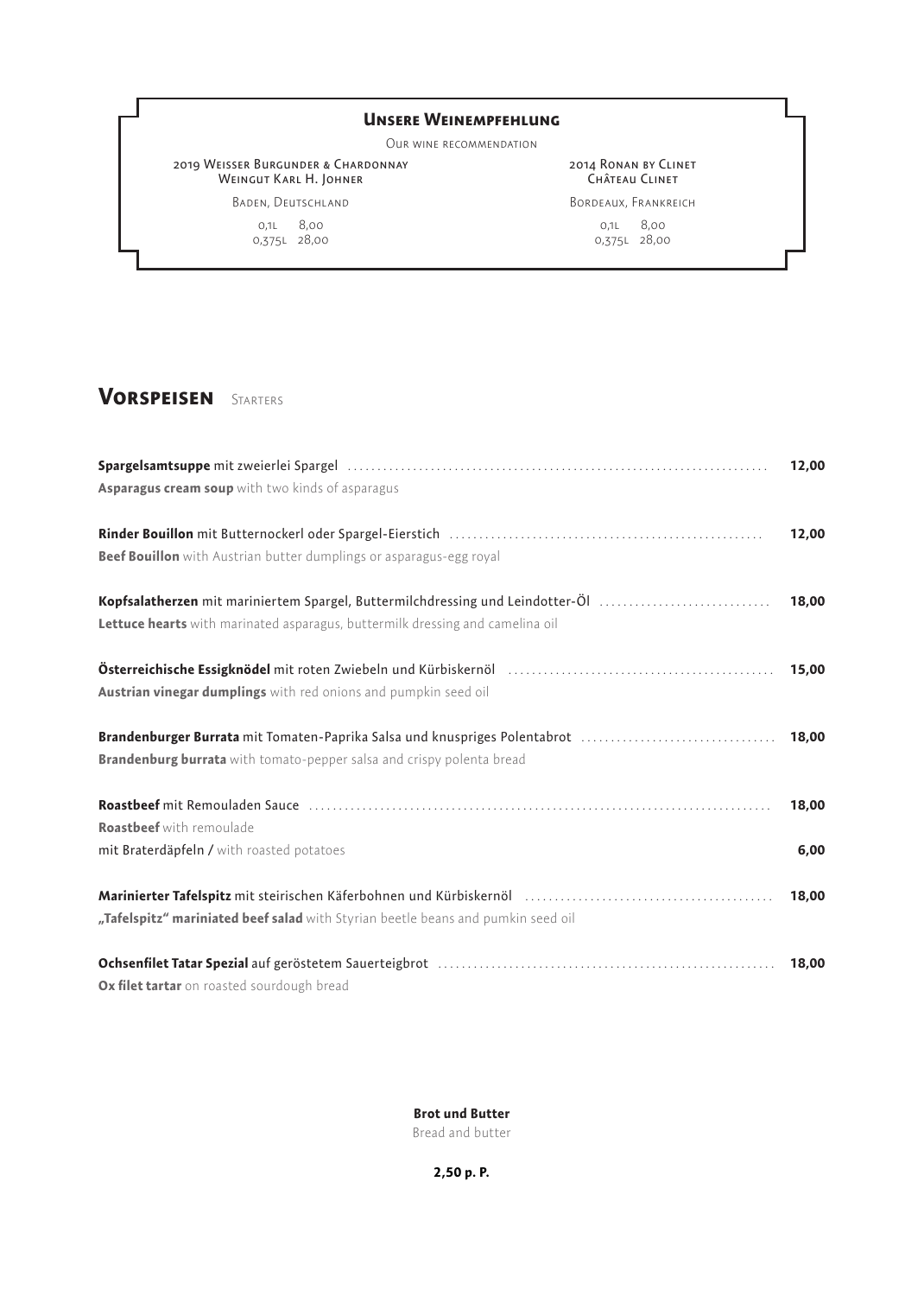### **Hauptgänge** Main Course

| <b>Südtiroler Schlutzkrapfen</b> mit Blattspinat und Kopfsalat in Buttermilchdressing (vegetarisch)<br>South Tyrolean ravioli with spinach and butterhead lettuce and buttermilk dressing (vegetarian)                                                                          | 24,00                                |
|---------------------------------------------------------------------------------------------------------------------------------------------------------------------------------------------------------------------------------------------------------------------------------|--------------------------------------|
| Cremige Spitzmorcheln, Erbsenpüree und Spargel mit Palffyknödel (vegetarisch)<br>Black morels in cream, pea puree and asparagus with butter dumplings                                                                                                                           | 24,00                                |
| Gebackenes Zicklein mit Kartoffel-Kresse Salat (1999) (24,00 minutes) and the Capackenes Zicklein mit Kartoffel-Kresse Salat (1999) (34,00 minutes) (34,00 minutes) (34,00 minutes) (34,00 minutes) (34,00 minutes) (34,00 min<br><b>Baked goatling</b> with potato-cress salad |                                      |
| Rabbit drumsticks in saffron with creamy risotto and capers                                                                                                                                                                                                                     |                                      |
| Veal cutlet with roasted asparagus and crispy gnocchi                                                                                                                                                                                                                           | 33,00                                |
| Slowly steamed and braised fillet of char with kohlrabi-potato ragout and saffron tapioka                                                                                                                                                                                       | 28,00                                |
| Original Wiener Saftgulasch vom Wadschunken mit Serviettenknödeln [11] University Missouri Missouri Missouri M<br>Viennese goulash with dumplings                                                                                                                               | 28,00                                |
| Wiener Backhendl mit Kartoffelsalat (1999) 18,000 Minutes and Michael Michael Michael Michael Michael Michael M<br><b>Classic fried chicken</b> with Austrian potato salad                                                                                                      |                                      |
| "Tafelspitz" boiled beef with apple horseradish, chive sauce and roasted potatoes                                                                                                                                                                                               | 28,00                                |
| Wiener Schnitzel with cranberries, parsley potatoes and cucumber salad                                                                                                                                                                                                          |                                      |
| <b>BEILAGEN</b> SIDES                                                                                                                                                                                                                                                           | 6,00<br>6,00<br>6,00<br>6,00<br>6,00 |
| <b>DESSERT</b><br>DESSERT                                                                                                                                                                                                                                                       |                                      |
| "Kaiserschmarrn" fried pancake with plum compote                                                                                                                                                                                                                                |                                      |
| <b>Curd cream</b> with rhubarb ragout, strawberry cream and iced vanilla sauce                                                                                                                                                                                                  |                                      |
| Auswahl an frischen Früchten Matter and Australian Matter and Tag and Auswahl an frischen Tagoo<br>Selection of fresh fruit                                                                                                                                                     |                                      |
| Selection of Alpine cheeses with Austrian cream cheese and pickled radish                                                                                                                                                                                                       |                                      |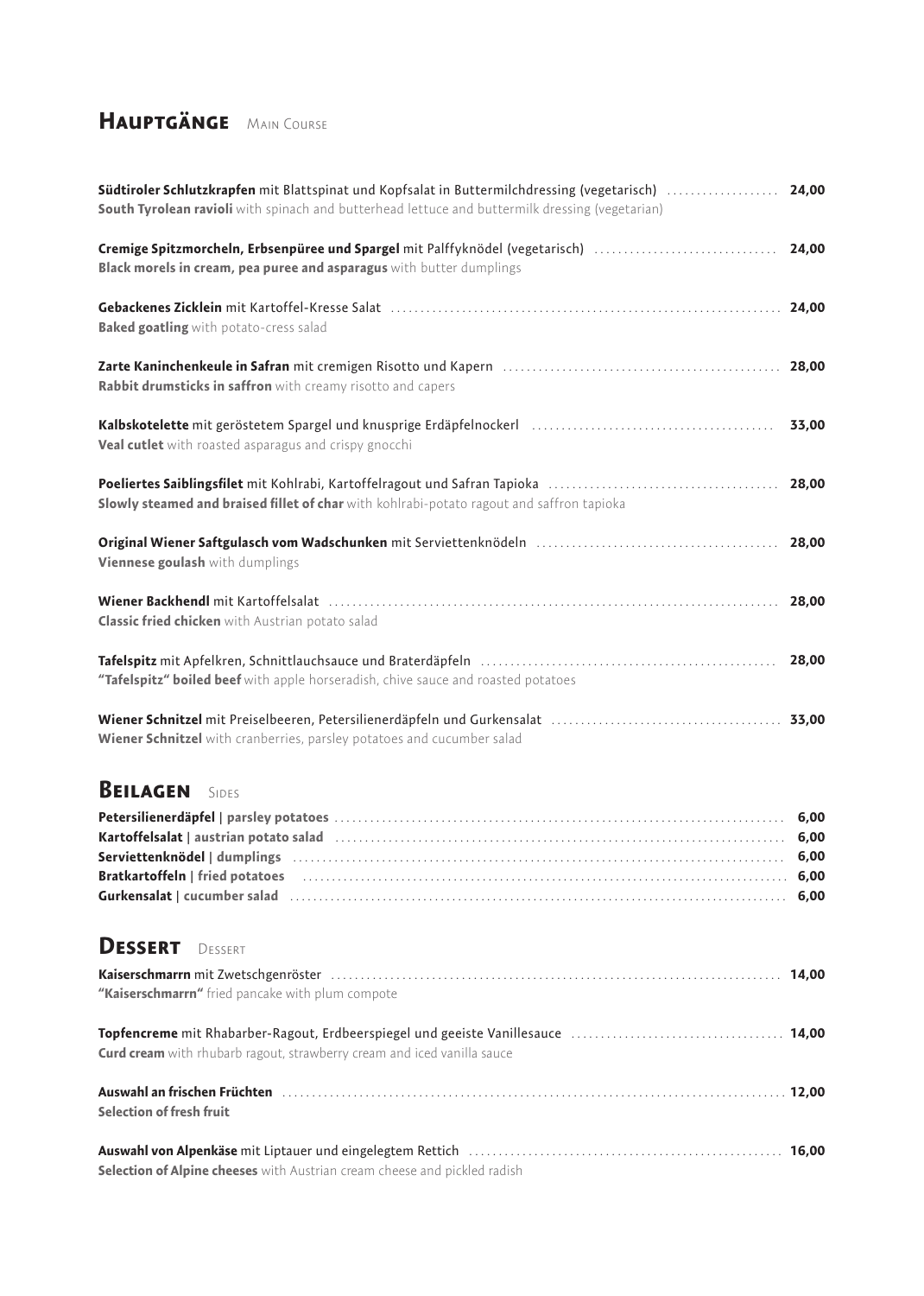### WEISSWEINE WHITEWINE

**ÖSTERREICH** 

### **Rotweine** Redwine

**ÖSTERREICH** 

| 2018 Blauer Zweigelt<br>Weingut Stiegelmar, Burgenland                                      | 39,00 |
|---------------------------------------------------------------------------------------------|-------|
| <b>NV Revolution Red Solera -Demeter-</b><br>Weingut Johannes Zillinger, Weinviertel        | 49,00 |
| 2018 A'Kira T.FX.T   Blaufränkisch<br>Weingut Tement, Burgenland                            | 59,00 |
| 2017 Cabernet Sauvignon Reserve<br>Jurtschitsch, Kamptal                                    | 69,00 |
| DEUTSCHLAND                                                                                 |       |
| 2016 Cuvee Rot   QBA<br>Weingut Dr. Köhler, Rheinhessen                                     | 39,00 |
| 2019 Black Print   QBA<br>Markus Schneider, Pfalz                                           | 59,00 |
| 2017 Oberbergener Bassgeige   Spätburgunder<br><b>VDP Erste Lage</b><br>Franz Keller, Baden | 69,00 |
| 2018 Neuenahrer Sonnenberg   Spätburgunder<br>GG<br>Jean Stodden, Ahr                       | 99,00 |
| <b>ITALIEN</b>                                                                              |       |
| 2019 Chianti Riserva   D.O.C.G.<br>Terre dé Priori   Cantina di Montalcino, Toscana         | 39,00 |
| 2018 Le Selezioni   Barbera d'Alba   D.O.C.<br>Marchesi di Barolo, Piemont                  | 49,00 |
| 2019 Le Volte   I.G.T.<br>Ornellaia, Toskana, Italien                                       | 59,00 |
| 2016 Lucente   I.G.T.<br>Luce della Vite, Toskana                                           | 69,00 |
| <b>FRANKREICH</b>                                                                           |       |
| 2014 Bellevue Seillan<br>Pierre Seillan, Côte du Gascogne, Frankreich                       | 39,00 |
| 2010 Les Cadrans de Lassègue   Grand Cru<br>Château Lassègue, Bordeaux                      | 59,00 |
| 2018 Château Marjosse Rouge<br>Pierre Lurton, Bordeaux, Frankreich                          | 49,00 |
| 2007 Château Haut-Bailly   Grand Cru Classé<br>Château Haut-Bailly, Bordeaux                | 99,00 |

| 2020 Ganslgraben   Grüner Veltliner   DAC<br>Weingut Höllerer, Kamptal                   | 39,00 |
|------------------------------------------------------------------------------------------|-------|
| 2019 Chardonnnay<br>Weingut Stiegelmar, Burgenland                                       | 49,00 |
| 2020 Sauvignon Blanc<br>Weingut Umathum, Burgenland                                      | 59,00 |
| 2019 In der Wand   Riesling<br>Weingut Pichler-Krutzler, Wachau                          | 69,00 |
| DEUTSCHLAND                                                                              |       |
| 2020 Riesling   QbA<br>Dreissigacker, Rheinhessen                                        | 39,00 |
| 2020 Weißburgunder   QbA<br>Weingut Dr. Bürklin-Wolf, Pfalz                              | 49,00 |
| 2020 Oberbergener Bassgeige   Chardonnay<br><b>VDP Erste Lage</b><br>Franz Keller, Baden | 59,00 |
| 2013 Burgberg GG   Riesling<br><b>VDP Große Lage</b><br>Schlossgut Diel, Nahe            | 89,00 |
| <b>ITALIEN</b>                                                                           |       |
| 2018 Colle Cavalieri   Trebbiano   D.O.P.<br>Cantina Tollo, Abruzzen                     | 39,00 |
| 2019 Le Quaiare   Lugana   D.O.C.<br>Bertani, Venezien                                   | 49,00 |
| 2020 Etichetta Nera   Gavi dei Gavi   D.O.C.G.<br>La Scolca, Piemont                     | 69,00 |
| 2017 Poggio alle Gazze   I.G.T.<br>Ornellaia, Toskana                                    | 99,00 |
| FRANKREICH                                                                               |       |
| 2020 La petite Perriere   Sauvignon Blanc   A.O.C.<br>Domaine de la Perriere, Loire      | 39,00 |
| 2020 Bourgogne   Chardonnay   A.O.C.<br>Domaine Alain Geoffroy, Burgund                  | 49,00 |
| 2020 Château Marjosse Blanc<br>Pierre Lurton, Bordeaux, Frankreich                       | 49,00 |
| 2019 Montée de Tonnerre   Chablis 1er Cru<br>Jean Durup, Burgund                         | 69,00 |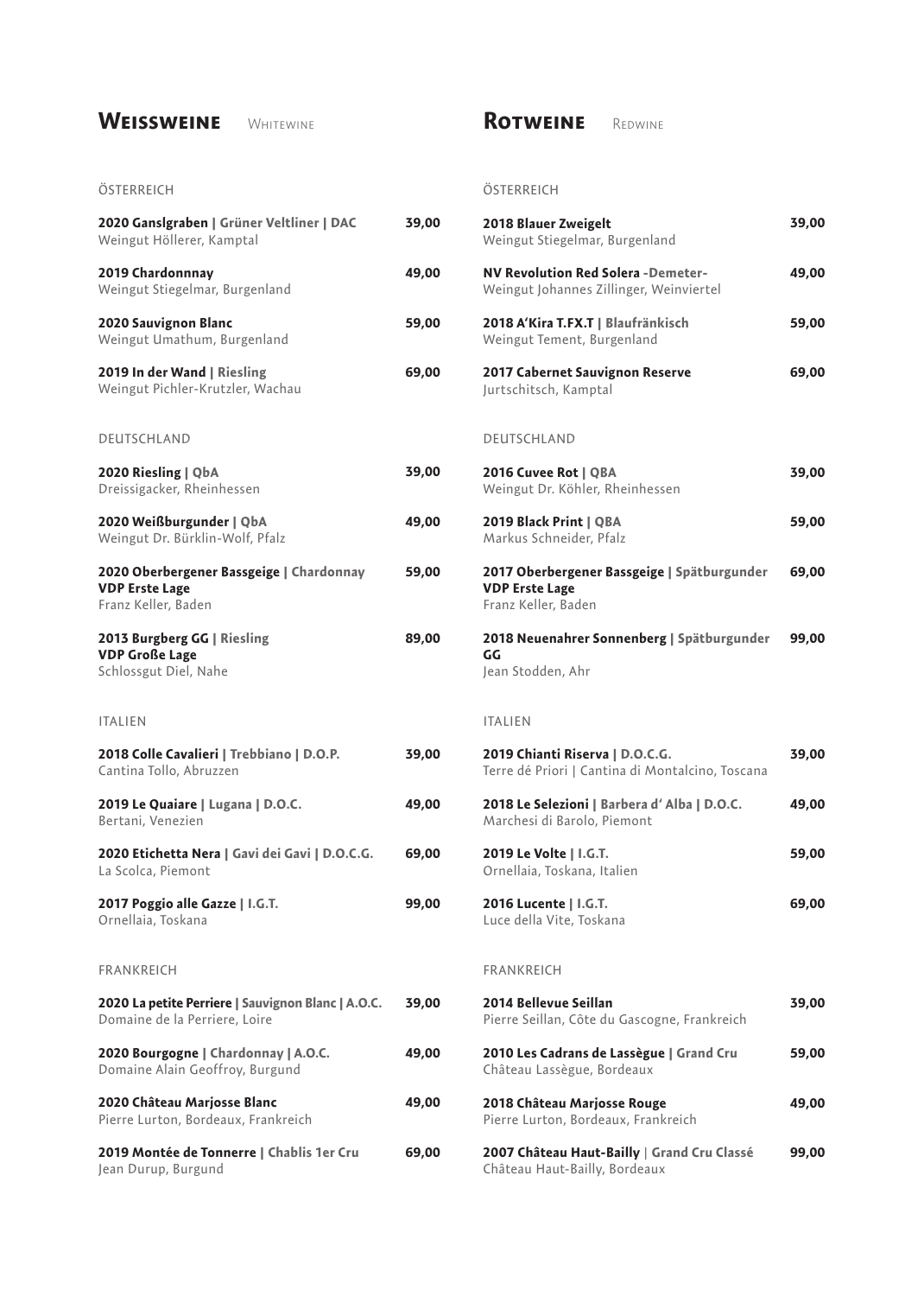## EX CHÂTEAU

WEINHANDLUNG BERLIN

In direkter Nachbarschaft zum EINSTEIN ist Ende des vergangenen Jahres eine kleine und feine Adresse für ausgesuchte Wein und Champagner Qualitäten entstanden. Mit dem Namen EX CHÂTEAU verbinden wir unsere Nähe zu den uns am Herzen liegenden Chateaux und Weingütern. Dies bedeutet, dass Sie bei uns ausschließlich Qualitäten finden, die wir auf direktestem Wege nach Berlin holen und wir zu den Weinmachern oder dem jeweiligen Weingut freundschaftliche Beziehungen pflegen. Diese Weine und Champagner behandeln wir mit großen Respekt und der nötigen Leidenschaft. Wir verstehen uns als Botschafter des guten Geschmacks, wohl wissend, dass man über Geschmack streiten kann, wenn man denn will. Deshalb verlieren wir nicht viele Worte, wir lassen die Qualität im Glas sprechen. Regelmäßig wechselnd finden Sie hier eine Auswahl an Empfehlungen zum Genuss in Ihrem EINSTEIN Unter den Linden und vielleicht schauen Sie bei Gelegenheit einmal im EX CHÂTEAU vorbei.

#### à votre santé

#### **White Wine**

#### **Bordeaux**

| 2020 Château Lynch-Bages   Blanc   Sauvignon Blanc, Sèmillon, Muscadelle | 99.00  |
|--------------------------------------------------------------------------|--------|
| 2017 Cos d'Estournel   Blanc SB   Sauvignon Blanc, Sèmillon              | 199.00 |
| 2019 Château Cheval Blanc   Le Petit Cheval   Blanc   Sauvignon Blanc    | 199.00 |
| 1986 Château d'Yquem   1er Cru Supérieur   Sèmillon, Sauvignon Blanc     | 555.00 |

#### **Burgund**

| 2018 Domaine de Villaine   Bouzeron   Aligoté                       | 77.00  |
|---------------------------------------------------------------------|--------|
| 2017 Domaine Leflaive   Mâcon-Verzé   Chardonnay                    | 99.00  |
| 2017 Bonneau du Martray   Corton-Charlemagne Grand Cru   Chardonnay | 333.00 |

#### **Red Wine**

#### **Bordeaux**

| 2011 Château Trimoulet   Merlot, Cabernet Franc                                          | 55,00  |
|------------------------------------------------------------------------------------------|--------|
| 2018 Château Marjosse   Cuvée Les Truffiers   Merlot                                     | 77,00  |
| 2011 Château Montrose   La Dame de Montrose   Merlot, Cabernet Sauvignon                 | 99,00  |
| 2000 Château Lagrange   Les Fiefs de Lagrange   Cabernet Sauvignon, Merlot, Petit Verdot | 99,00  |
| 2006 Château Pape Clément   Cabernet Sauvignon, Merlot                                   | 199,00 |
| 2012 Château Troplong Mondot   Merlot, Cabernet Sauvignon, Cabernet Franc                | 175,00 |
| 2008 Château Lynch-Bages   Cabernet Sauvignon, Merlot, Cabernet Franc, Petit Verdot      | 222,00 |
| 2008 Château Pontet-Canet   Cabernet Sauvignon, Merlot, Cabernet Franc, Petit Verdot     | 222,00 |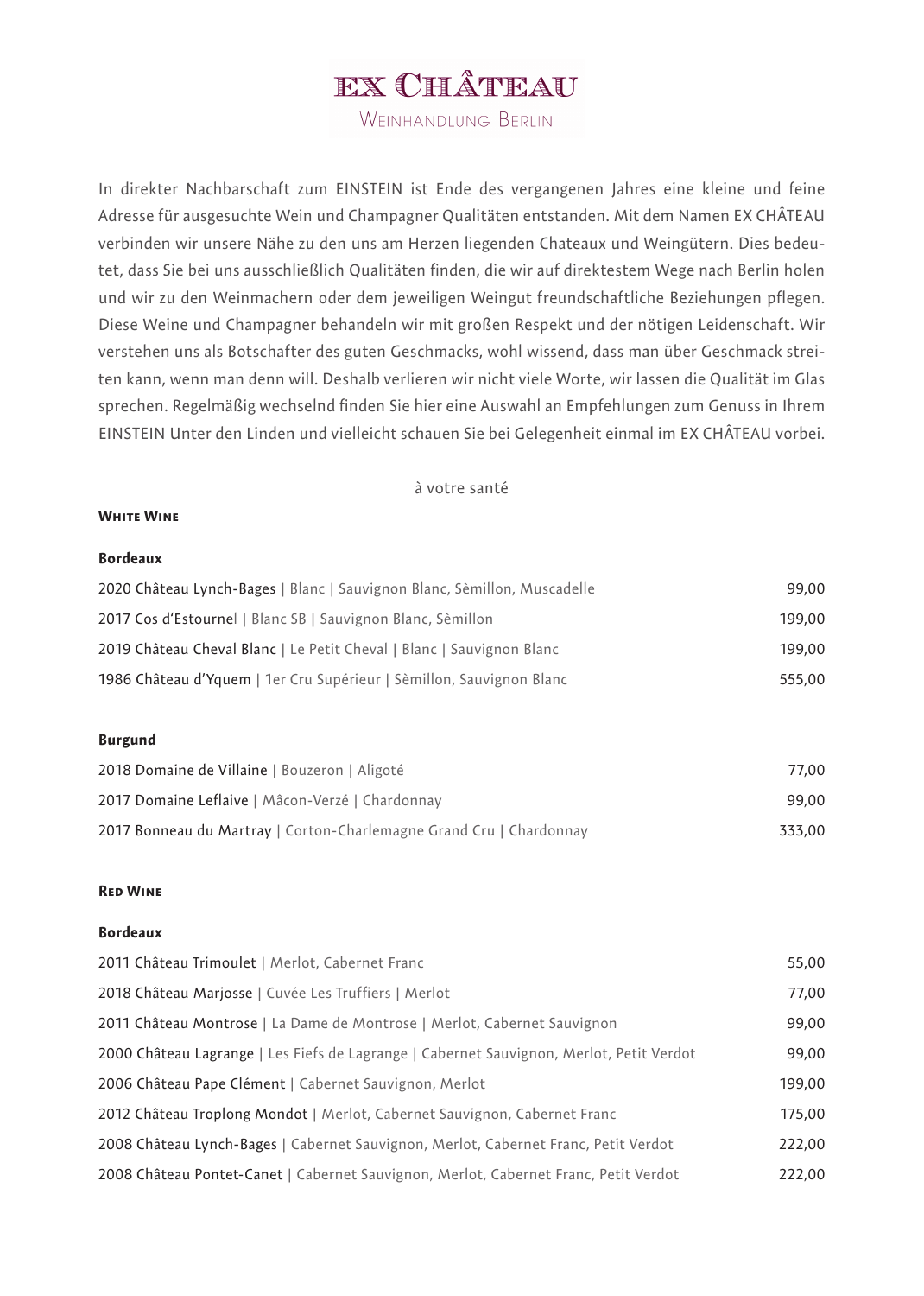### **Offene Weine** 0,1l / Glas

| 2020 Strawanzer   Grüner Veltliner             | 6,00 |
|------------------------------------------------|------|
| Weingut Heiderer-Mayer, Wagram, Österreich     |      |
| 2020 100 Hügel - Berlin only   Riesling        | 6,00 |
| Weingut Wittmann, Rheinhessen, Deutschland     |      |
| 2021 Kaitui   Sauvignon Blanc   QBA            | 6,00 |
| Markus Schneider, Pfalz, Deutschland           |      |
| 2020 Etichetta Nera   Gavi dei Gavi   D.O.C.G. | 9,00 |
| La Scolca, Piemont, Italien                    |      |
| 2020 Petit Chablis   Chardonnay   A.O.C.       | 6,00 |
| Domain Alain Geoffroy, Burgund, Frankreich     |      |
|                                                |      |
| 2020 Rosé   QbA                                | 6,00 |
| Anette Closheim, Nahe, Deutschland             |      |
|                                                |      |
| 2019 Junger Knabe   Zweigelt                   | 6,00 |
| Weingut Heiderer-Mayer, Wagram, Österreich     |      |
| 2020 Ursprung   QbA                            | 6,00 |
| Markus Schneider, Pfalz, Deutschland           |      |
| 2019 Le Volte   I.G.T.                         | 9,00 |
| Ornellaia, Toskana, Italien                    |      |
| 2014 Bellevue Seillan                          | 6,00 |
| Pierre Seillan, Côte du Gascogne, Frankreich   |      |
|                                                |      |

### **Bubbles** 0,1l / Glas

| <b>Bubbly   Markus Schneider</b> | 7.00  |
|----------------------------------|-------|
| NV Taittinger   Brut Réserve     | 14.00 |
| NV Taittinger   Prestige Rosé    | 16,00 |

### **Bubbles**

| <b>Bubbly   Markus Schneider</b>           | 49,00  |
|--------------------------------------------|--------|
| NV Taittinger   Brut Réserve               | 89,00  |
| <b>NV Taittinger   Prestige Rosé</b>       | 99,00  |
| 2011 Taittinger   Comtes de Champagne      | 234,00 |
| 2007 Taittinger   Comtes de Champagne Rosé | 299,00 |
|                                            |        |
| 2012 Dom Pérignon                          | 234,00 |
| 2006 Dom Pérignon   Rosé                   | 345,00 |
|                                            |        |
| NV Krug   Grande Cuvée                     | 234,00 |
| NV Krug   Rosé                             | 345,00 |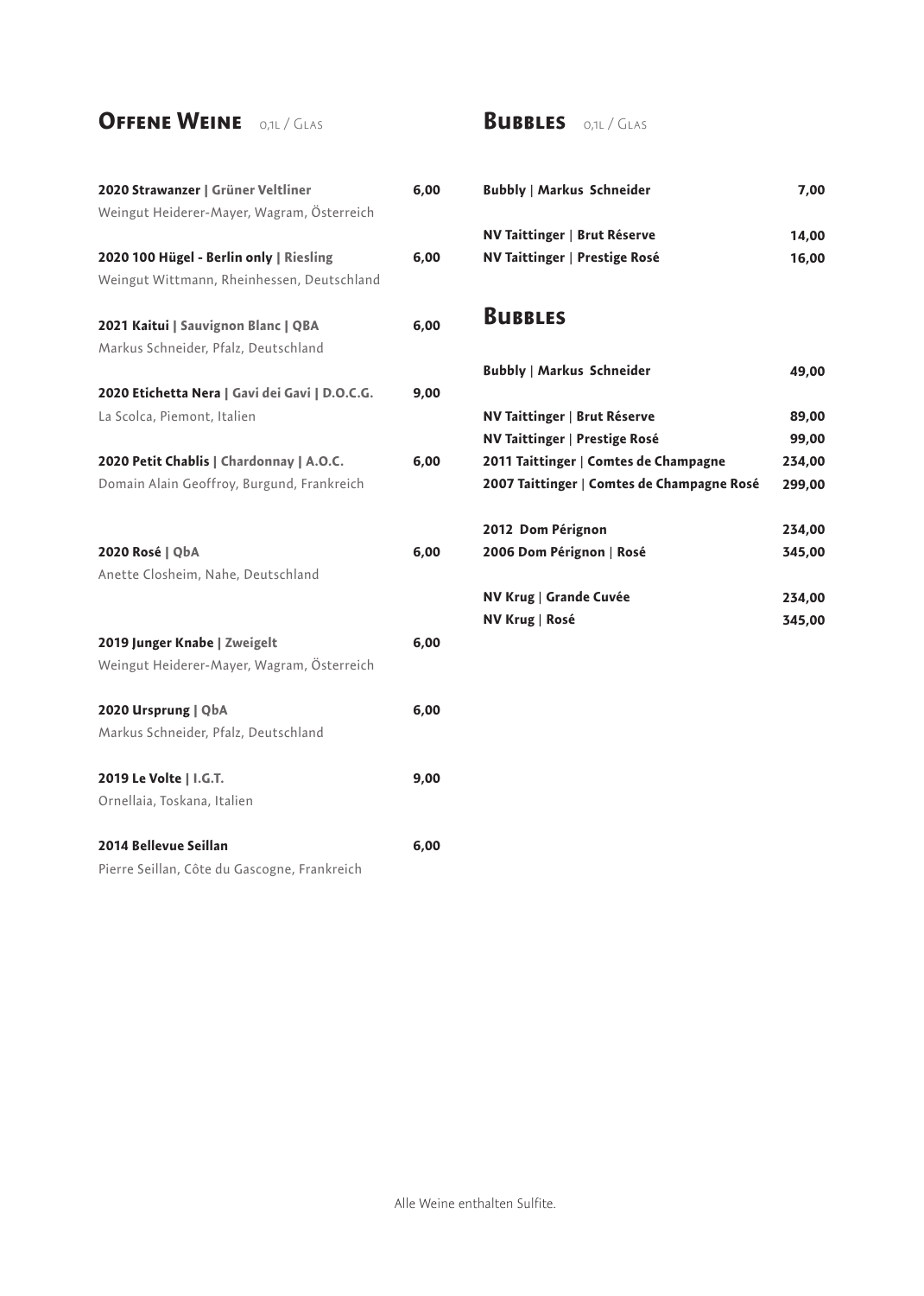### **SPIRITUOSEN** SPIRITS

|                                              | 4c    | OBSTBRÄNDE                                 | 4c    |
|----------------------------------------------|-------|--------------------------------------------|-------|
| GIN                                          |       |                                            |       |
| Bombay Sapphire 40 %                         | 9,00  | Ziegler   No.1 Wildkirsch   Obstbrand 43 % | 20,00 |
| Hendrick's Gin 44 %                          | 10,00 | Ziegler   Marille   Obstbrand 43 %         | 20,00 |
| Monkey 47 Dry Gin 47 %                       | 12,00 | Ziegler   Sauerkirsch   Obstbrand 43 %     | 10,00 |
| Tanqueray London Dry Gin 47,3 %              | 8,00  | Ziegler   Williams   Obstbrand 43 %        | 10,00 |
|                                              |       | Ziegler   Mirabelle   Obstbrand 43 %       | 10,00 |
|                                              |       | Ziegler   Freudenberger   Obstbrand 43 %   | 10,00 |
| <b>WODKA</b>                                 |       | Ziegler   Alte Zwetschge   Obstbrand 43 %  | 10,00 |
|                                              |       | Ziegler   Alter Apfel   Obstbrand 43 %     | 10,00 |
| Grey Goose Vodka 40 %                        | 10,00 |                                            |       |
| Stolichnaya 40 %                             | 6,50  | <b>GEIST</b>                               |       |
| Wybrowa 40 %                                 | 7,00  |                                            |       |
|                                              |       | Ziegler   Waldhimbeer   Geist 42 %         | 10,00 |
|                                              |       | Ziegler   Haselnuss   Geist 43 %           | 10,00 |
| <b>WHISKYS</b>                               |       |                                            |       |
|                                              |       | <b>TEQUILA</b>                             |       |
| Chivas Regal 12 Y 40 %                       | 7,00  |                                            |       |
| Jameson 40 %                                 | 7,00  | Tequila Gran Dovejo blanco 40 %            | 10,00 |
| Ziegler   Freud   Whiskey 41,5 %             | 10,00 |                                            |       |
| Mortlach 1996, Single Malt 46 %              | 17,00 | <b>VERMOUTH</b>                            |       |
| Oban 14 Y 43 %                               | 13,00 |                                            |       |
| Lagavulin 16 Y 43 %                          | 14,00 | Carpano Antica Formula 16,5 %              | 6,00  |
|                                              |       | Martini Bianco 14,4 %                      | 5,00  |
|                                              |       | Noilly Prat 18 %                           | 5,00  |
| <b>RUM</b>                                   |       |                                            |       |
|                                              |       | LIKÖR                                      |       |
| Havana Club 7 Y 40 %                         | 9,00  |                                            |       |
| Ron Zacapa Centenario 23 40 %                | 12,00 | Amaretto Disaronno Original 28 %           | 6,00  |
| Meyer's Rum 40 %                             | 7,00  | Bailey's Original 17 %                     | 6,00  |
|                                              |       | Cointreau 40 %                             | 6,00  |
|                                              |       | Grand Marnier Cordon Rouge 40 %            | 6,00  |
| COGNAC                                       |       | Sambuca                                    | 6,00  |
| Hennessy VS 40 %                             | 9,00  | PORT - SHERRY                              |       |
| Hennessy X.O 40 %                            | 24,00 |                                            |       |
|                                              |       | Taylor's Port Tawny 10 Y 20 %              | 6,00  |
|                                              |       | Fino dry, Gutierrez Colosia 15 %           | 6,00  |
| ARMAGNAC                                     |       | Pedro Ximenez, Gutierrez Colosia 15 %      | 7,00  |
|                                              |       |                                            |       |
| Domaine du Tariquet   Bas-Armagnac VSOP 40 % | 9,00  | <b>DIGESTIF</b>                            |       |
|                                              |       | Averna Amaro Siciliano 29 %                | 6,00  |
| <b>GRAPPA</b>                                |       | Fernet Branca 39 %                         | 6,00  |
|                                              |       | Ramazzotti 30 %                            | 5,00  |
| <b>Nonino Vuisinar 43 %</b>                  | 8,00  | Pernod 40 %                                | 5,00  |
|                                              |       | Campari Bitter 25 %                        | 6,00  |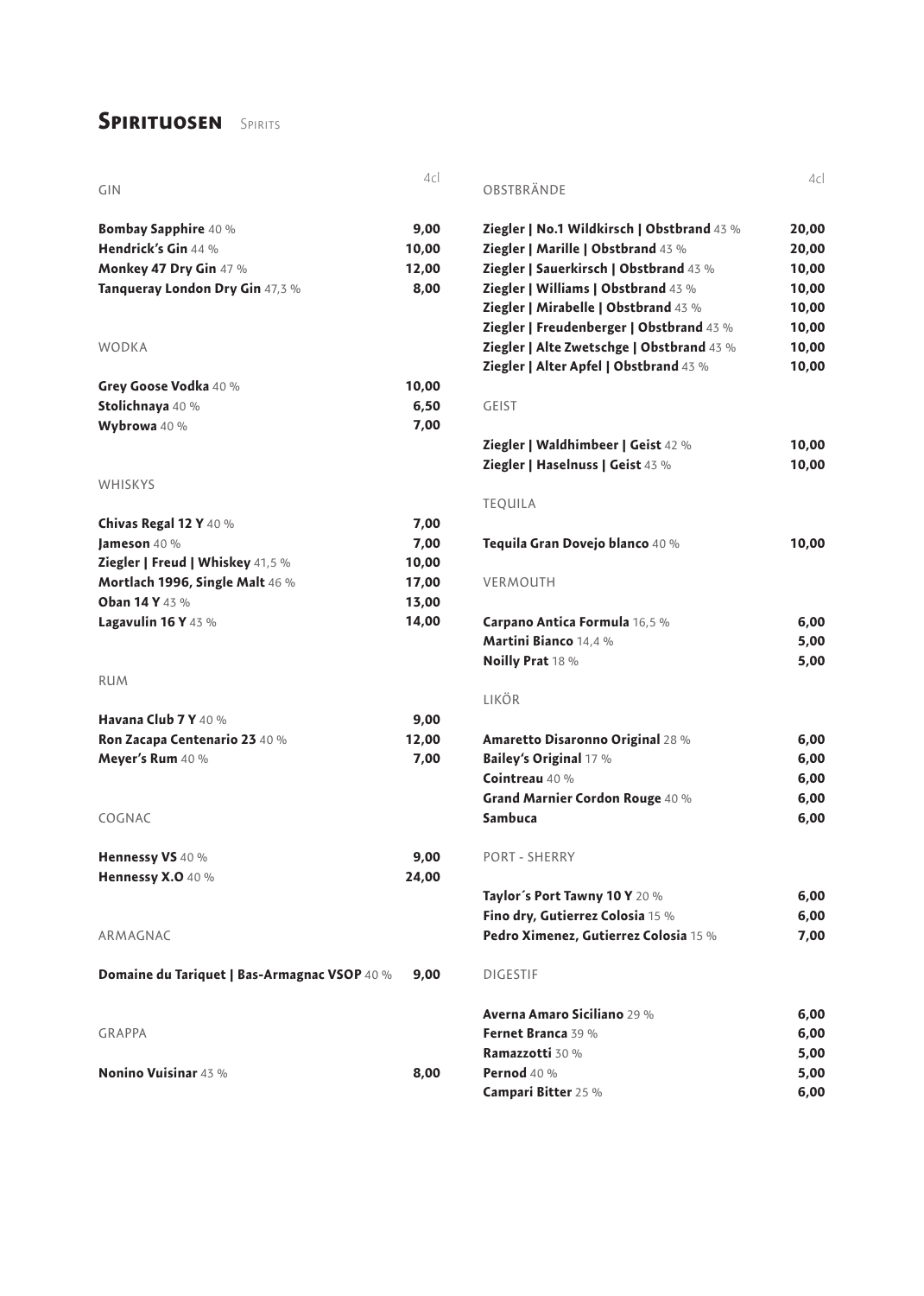### **Getränke** Beverages

### **Bier** Beer

| <b>Rheinsberger Preussenquelle</b><br>still   sprudel | F1. 0,2751<br>Fl. 0,751 | 4,00<br>8,50 |
|-------------------------------------------------------|-------------------------|--------------|
| Naturtrüber Apfelsaft<br>Organic apple juice          | Class 0, 31             | 4,00         |
| Rhabarbersaft<br>Rhubarb juice                        | Class 0.31              | 4,00         |
| Schorle                                               | Class 0,31              | 4,00         |
| Frisch gepresster Orangensaft                         | Glas 0,15l              | 4,00         |
| Freshly squeezed orange juice                         | Glas $0,3$              | 7,50         |
| Hausgemachte Ingwer                                   | Class 0.31              | 5,00         |
| Limettenlimonade                                      |                         |              |
| Housemade ginger limeade                              |                         |              |
| Hausgemachter Eistee                                  | Class 0.31              | 5,00         |
| Housemade ice tea                                     |                         |              |
| Soda Citron                                           | Class 0,31              | 4,50         |
| mit frischer Zitrone                                  |                         |              |
| with fresh lemon                                      |                         |              |
| Coca Cola                                             | FI. 0, 2I               | 4,50         |
| Coca Cola Zero                                        | FI. 0,21                | 4,50         |
| Orangina                                              | FI. 0,25I               | 4,50         |
| <b>Almdudler</b>                                      | FI. 0,351               | 4,50         |

| <b>Thomas Henry Tonic Water</b>  | FI. 0.21 | 4,50 |
|----------------------------------|----------|------|
| <b>Thomas Henry Ginger Ale</b>   | FI. 0.21 | 4.50 |
| <b>Thomas Henry Spicy Ginger</b> | FI. 0.21 | 4.50 |
| <b>Thomas Henry Bitter Lemon</b> | F L 0.21 | 4.50 |
|                                  |          |      |

| <b>Schultheiss Pils</b><br><b>Fass</b> $ $ draft                                    | 0,21<br>0,41         | 3,00<br>5,50 |
|-------------------------------------------------------------------------------------|----------------------|--------------|
| <b>Clausthaler Original</b><br>alkoholfrei   Pils non-alcoholic                     | Fl. 0,33l            | 4,00         |
| Schlösser Alt<br>Alt Bier   Dark beer                                               | Fl. 0,33l            | 4,00         |
| Allgäuer Büble<br><b>Edelweissbier</b><br>Edelweissbier alkoholfrei   non-alcoholic | Fl. 0,51<br>Fl. 0,51 | 5,50<br>5,50 |
| Radler<br>Shandy                                                                    | 0.4                  | 5.50         |
| <b>Berliner Weisse</b><br>Himbeer oder Waldmeister<br>raspberry or woodruff         | 0.33                 | 4,50         |

### **Aperitif und Cocktails**

| <b>Aperol Spritz</b>                               | 12,00 |
|----------------------------------------------------|-------|
| Aperol, Frizzante, Orange                          |       |
| Hugo                                               | 12,00 |
| Prosecco, Holunderblütensirup, Limette, Minze      |       |
| <b>Bellini</b>                                     | 9,00  |
| Pfirsich, Prosecco                                 |       |
| <b>Moscow Mule</b>                                 | 9,00  |
| Wodka, Limette, Ginger Beer                        |       |
| <b>Gin Martini</b>                                 | 10,00 |
| London Dry Gin, Noilly Prat, Olive                 |       |
| <b>Espresso Martini</b>                            | 10,00 |
| Wodka, Espresso, Kaffeelikör, Irish Cream          |       |
| Mojito                                             | 10,00 |
| Weißer Rum, Limette, Zucker, Minze, Soda           |       |
| <b>Shirley's New Temple</b> (alkoholfrei)          | 8,00  |
| Frische Minze, frischer Orangensaft, Zitrone, Soda |       |
| <b>Cucumber Cooool</b> (alkoholfrei)               | 8,00  |

Gurke, Apfel, Ingwer, Zitrone, Zucker, Soda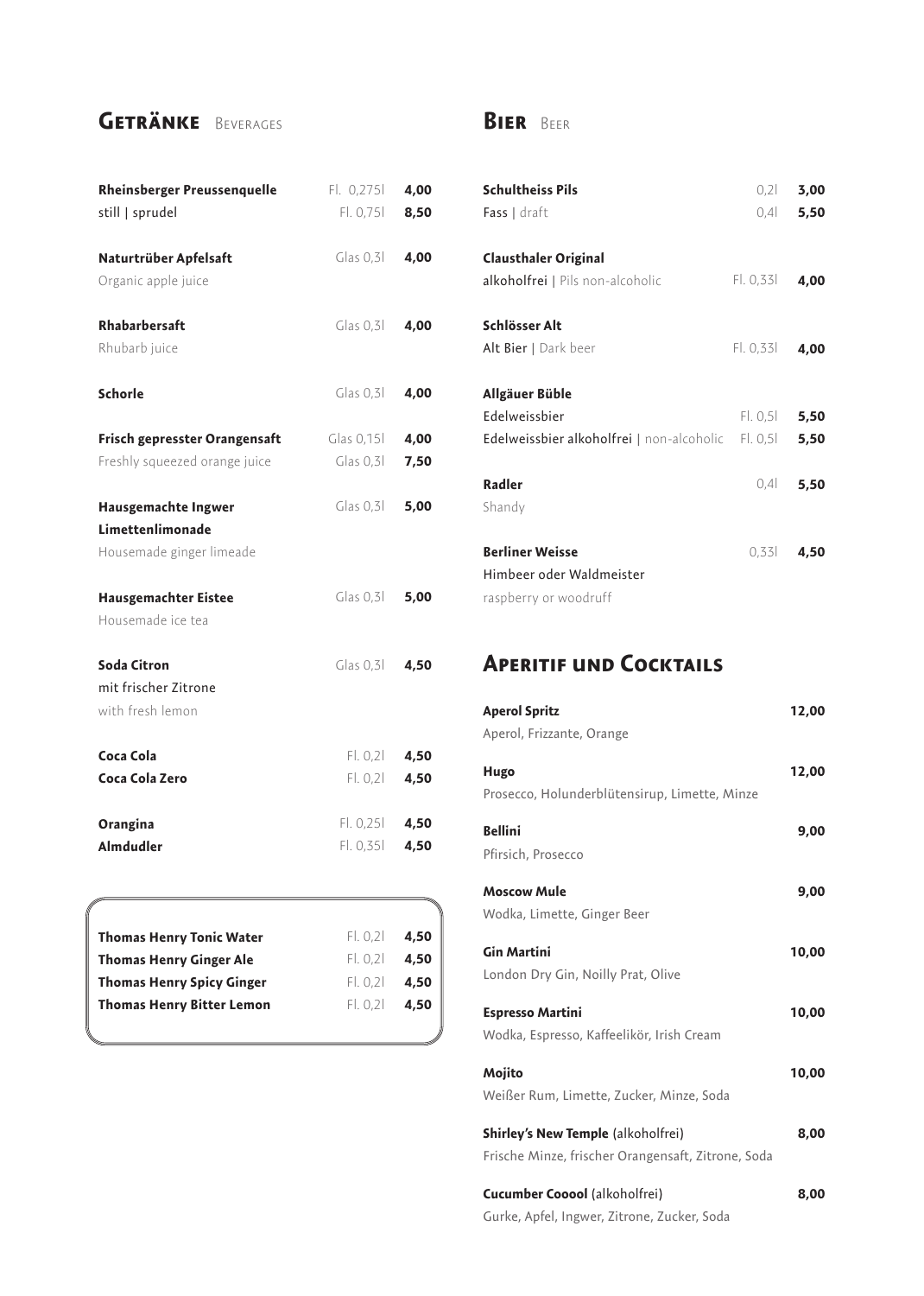### **Kaffee** Coffee

| <b>Espresso</b>                              | 4,00 |
|----------------------------------------------|------|
| Kleiner Brauner, Noisette                    | 4,00 |
| <b>Espresso Macchiato</b>                    | 4,00 |
| Café Marocchino                              | 4,00 |
| <b>Doppelter Espresso</b>                    | 5,00 |
| Doppelter Espresso Macchiato                 | 5,50 |
| <b>Großer Brauner</b>                        | 5,50 |
| Doppelter Espresso mit Kännchen warmer Milch |      |
| Double espresso with warm milk on the side   |      |
| Mèlange / Cappuccino                         | 5,60 |
| Café Genovese                                | 5,50 |
| Caffè Latte                                  | 6,00 |
| Café au lait                                 | 7,50 |
| Kaffee und Milch getrennt im Kännchen        |      |
| We serve coffee and milk on the side         |      |
| Verlängerter / Americano                     | 4,50 |
| Einspänner                                   | 5,50 |
| Verlängerter mit Schlag im Glas              |      |
| Coffee with whipped cream                    |      |
| <b>Fiaker</b>                                | 7,50 |
| Verlängerter mit Schlag und Rum              |      |
| Coffee with whipped cream and rum            |      |
| Irish coffee                                 | 7,50 |
| Verlängerter mit Schlag und Whisky           |      |
| Coffee with whipped cream and whisky         |      |
| Überstürzter Neumann                         | 5,50 |
| Schlagobers mit doppeltem Espresso           |      |
| Whipped cream with double espresso           |      |
| Caffè Aktiv                                  | 7,50 |
| Verlängerter mit 2cl Spirituose Ihrer Wahl   |      |
| Coffee with 2cl of your preferred spirit     |      |
| Schokolade mit Sahne                         | 5,50 |
| Hot chocolate with whipped cream             |      |
| Schokolade aktiv                             | 8,50 |
| mit 2cl Spirituose Ihrer Wahl                |      |
| with 2cl of your preferred spirit            |      |
|                                              |      |

### **Althaus Tee** Tea

|                                    | 0,4   |
|------------------------------------|-------|
| Sencha Tokusen                     | 8,50  |
| Jasmine Pearls Bai Yin             | 8,50  |
| Darjeeling FTGFOP1 First Flash     | 8,50  |
| <b>English Breakfast Broken</b>    | 8,50  |
| <b>Assam SFTGFOP1</b>              | 8,50  |
| <b>Grand Earl Grey</b>             | 8,50  |
| Chamomile                          | 8,50  |
| Peppermint                         | 8,50  |
| Verbena                            | 8,50  |
| <b>Frischer Ingwer und Limette</b> | 8,50  |
| <b>Frische Minze</b>               | 8,50  |
| <b>EINSTEIN Ingwer Infusion</b>    | 11,00 |
| Ingwer   Honig                     |       |
| Ginger   Honey                     |       |

Die sorgfältig ausgewählte **ALTHAUS LIMITED LEAVES**  Kollektion bietet rare und sortenreine Teesorten, die sich durch Geschmacksmerkmale auszeichnen, die typisch sind für die jeweilige Provenienz und den Jahrgang. Kleine Erntemengen von ALTHAUS Plantagen begründen eine begrenzte Verfügbarkeit – quasi LIMITED LEAVES.

The carefully selected **ALTHAUS LIMITED LEAVES** collection offers rare single-origin teas, which stand out due to their characteristics of taste, typical for their respective provenance and vintage. Small harvest volumes at ALTHAUS tea gardens result in limited availability – so to speak LIMITED LEAVES.



Bitte informieren Sie uns über Allergien oder diätetische Anforderungen. Einige Speisen können roh oder nicht pasteurisiert sein. Please inform us if you have any food allergies or special dietary needs. Some dishes may be raw or unpasteurized. Desweitern weisen wir darauf hin, dass ab 8 Personen keine Einzelzahlung möglich ist und eine Gesamtrechnung erstellt wird. Furthermore, we would like to point out that no single payment is possible for 8 or more people and that an overall invoice will be created. Alle Preise in Euro inklusive Steuer. | All prices in Euro and including VAT.